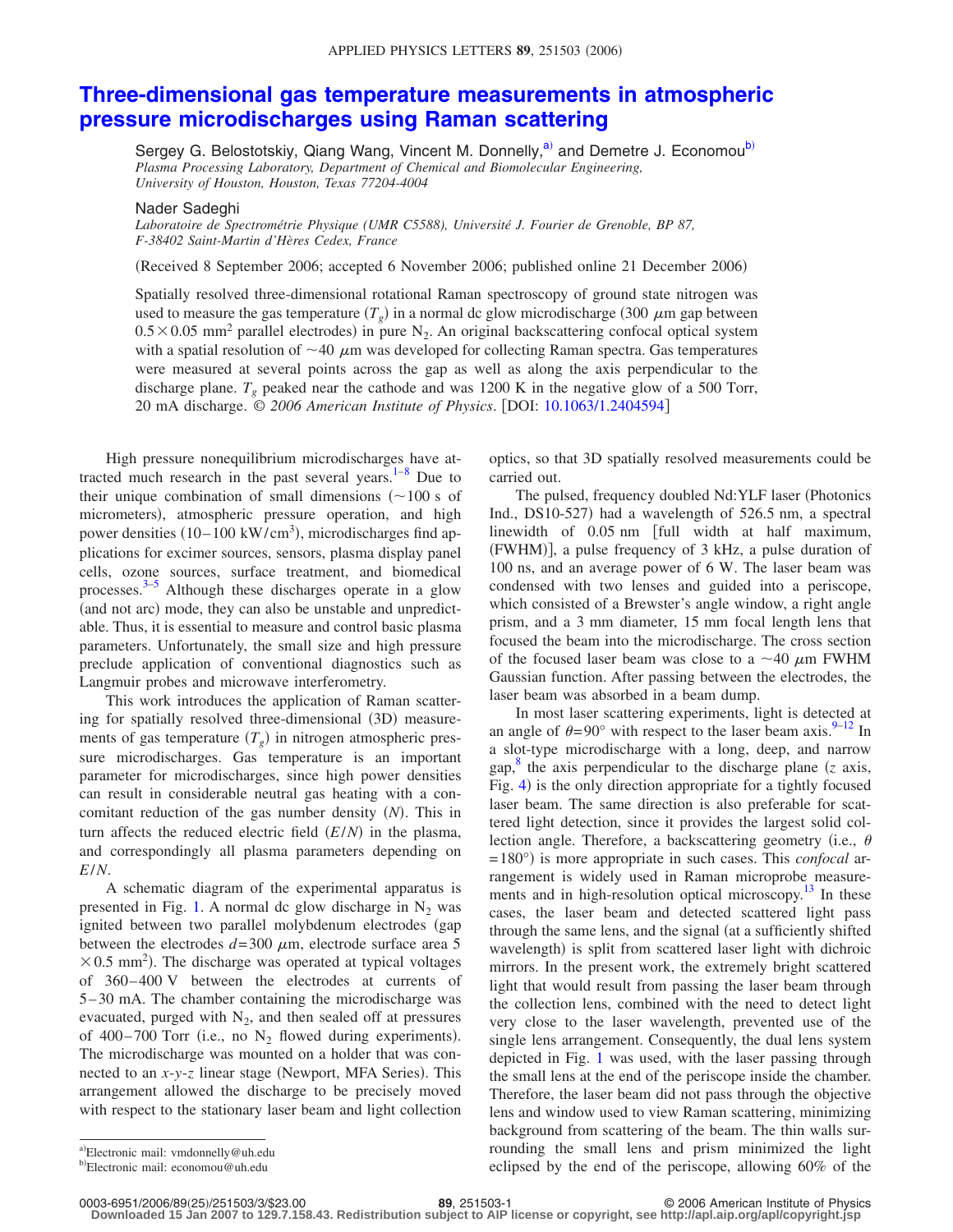<span id="page-1-0"></span>

FIG. 1. Schematic diagram of the experimental apparatus for spatially resolved three-dimensional measurements of neutral gas temperature. The direction of the laser beam was perpendicular to the discharge plane (along the  $z$  axis, see Fig.  $4$ ).

backscattered signal (that would be detected if the periscope could be removed) to be collected.

Scattered light was collected by two lenses and focused on a 100  $\mu$ m diameter pinhole spatial filter with  $4\times$  magni-fication (Fig. [1](#page-1-0)). The transmitted light was then focused by a third lens (with  $2 \times$  demagnification) onto the 100  $\mu$ m entrance slit of the triple grating spectrometer (TGS). A detailed description of the TGS can be found in Refs. [10](#page-2-8) and [11](#page-2-9) Three flat holographic gratings (1200 grooves/mm) and six 20 cm focal length lenses were used, providing a dispersion of 3.5 nm/mm. The first grating dispersed the light, and the second grating recombined the dispersed light. A spatial filter at the focal plane between the two gratings blocked the laser wavelength. Different combinations of spatial filters and entrance slits were evaluated for rejecting scattered laser light, while maintaining an adequate portion of the Raman spectrum with sufficient resolution. The optimum performance was found to be a 100  $\mu$ m slit width and a 750  $\mu$ m wide spatial filter. With the laser scattered light reduced by a factor  $\sim 10^4$ , the third grating dispersed the light over 10.9 pixels/nm on an intensified charge-coupled device (ICCD, Princeton Instruments model PI-MAX). The ICCD was gated on for 300 ns, synchronized with the laser pulse, to reject most of the background emission from the plasma.

Spectra accumulated over typically 100 s  $(3 \times 10^5)$  laser pulses) were recorded on a computer and processed by a program that implemented a nonlinear least squares fit to the experimental data. The synthetic spectra were a convolution of the theoretical Raman spectrum (100 rotational levels of  $N_2$  were accounted for) with the measured apparatus function. $10,14$  $10,14$  Since the laser linewidth is much smaller than the TGS resolution (0.35 nm FWHM with a 100  $\mu$ m entrance slit width), the apparatus function is mainly represented by a 0.35 nm FWHM Gaussian function. By observing the laser line (without the spatial filter), it was found that a second, broad Gaussian function (2.7 nm FWHM) was also required to account for a relatively small background, perhaps from scattering off the optics or the face of the ICCD.

Figure [2](#page-1-1) presents typical net (with the background subtracted) spectra recorded with the plasma on (top) and off (bottom). The gas temperature was determined from the best synthetic fit to the observed spectrum, with  $T_g$  as the adjust-<br>Downloaded 15 Jan 2007 to 129.7.158.43. Redistribution subject to AIP license or copyright, see http://apl.aip.org/apl/copyright.jsp

<span id="page-1-1"></span>

FIG. 2. (a) Examples of net (background subtracted) Raman spectra. (Top): Plasma on ( $p = 500$  Torr,  $I = 20$  mA), best fit  $T<sub>g</sub> = 900$  K. (Bottom): Plasma off, best fit  $T_g = 320$  K (ambient temperature).

able parameter. The background-dominated region close to the laser wavelength was excluded from the fit. The net spectrum with the plasma off was fit first to obtain the proportionality constant relating the measured signal intensity to the relative computed intensity. This also confirmed that the model correctly predicted the gas temperature which, with the plasma off, was the ambient temperature. The same proportionality constant was then used to fit spectra recorded with the plasma on. The good fit to the observed plasma-on spectrum showed that  $N_2$  was the dominant species with a number density that varied as  $1/T<sub>g</sub>$  at constant pressure, as expected.

Using this approach, spatially resolved  $T<sub>g</sub>$  profiles of  $N<sub>2</sub>$ dc microdischarges were obtained. An example of measurements along the axis perpendicular to the discharge plane (z axis) is presented in Fig. [3](#page-1-2) (left). Measurements across the gap  $(x \text{ axis, see Fig. 4})$  $(x \text{ axis, see Fig. 4})$  $(x \text{ axis, see Fig. 4})$  are given in Fig. [3](#page-1-2) (right). As expected,  $T_g$  drastically increases in the region between the electrodes, where the plasma was sustained and power dissi-pation occurs (Fig. [3,](#page-1-2) left). The difference in  $T_g$  above and

<span id="page-1-2"></span>

FIG. 3. Examples of spatially resolved gas temperature in a  $N_2$  dc microdischarge at  $p = 500$  Torr and  $I = 20$  mA. (Left): Measurements along the *z* axis (see Fig. [4](#page-2-6)) perpendicular to the plane of the discharge.  $z=0$  corresponds to the negative glow region  $(x=100 \mu m)$ . (Right): Measurements across the discharge gap  $(x \text{ axis}, \text{ see Fig. 4})$  $(x \text{ axis}, \text{ see Fig. 4})$  $(x \text{ axis}, \text{ see Fig. 4})$  at an elevation of 0.8 mm above the plasma center  $(z=0.8 \text{ mm})$ .  $x=-150$  and 150  $\mu$ m correspond to the lo-